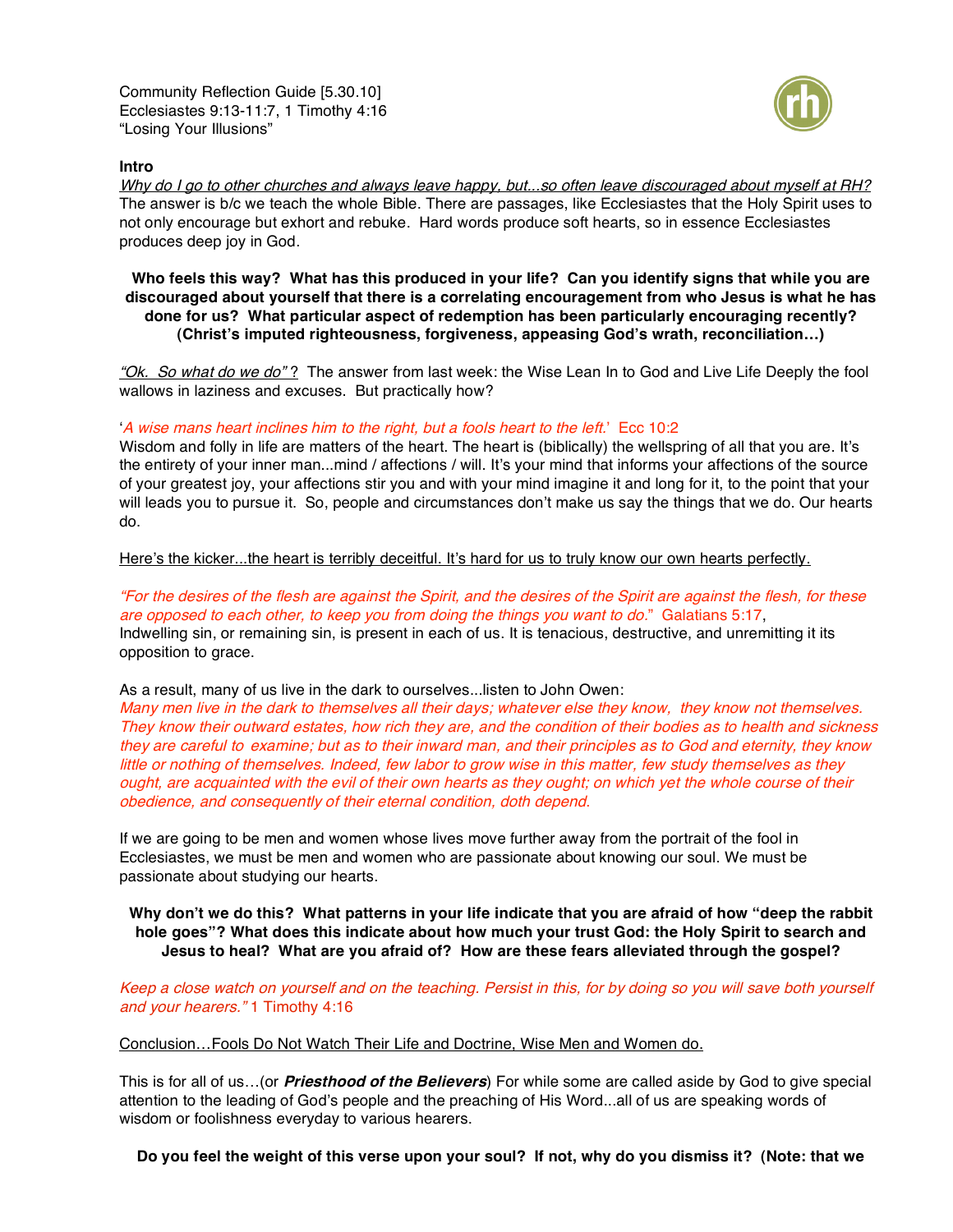## **always make time for what is most important.)**

## Your Life and Doctrine Are Inseparable

- 1. You cannot watch your life accurately unless you understand sound doctrine.
- 2. And it does you no good whatsoever to study doctrine unless you also apply it to your life.

But be doers of the word, and not hearers only, deceiving yourselves. For if anyone is a hearer of the word and not a doer, he is like a man who looks intently at his natural face in a mirror. For he looks at himself and goes away and at once forgets what he was like. James 1:22-24

## Your Watch Must Be Persistent (close and consistent, not casual and occasional)

# "Keep <sup>a</sup> close watch on yourself. . . "

But often, we behave as if this verse were directed at someone, anyone, other than ourselves. We could make a list a mile long of other things that we'd rather keep a persistent watch on other than our soul.

# Where have you fallen into this trap? With whom have you been too eager to point out their faults? Has it been because we have lost sight of our own sin and our desperate need for a redeemer? How **would you treat this person differently with this new perspective?**

## If You Do Not Watch…

'even when you walk, you (the fool) will lack sense, and you will say to everyone that you are <sup>a</sup> fool...your toil will wear you out b/c you don'<sup>t</sup> know where you are going and your lips will consume you.' Ecc 10:3

So. How Do We Do It?: Tools For Keeping Watch of your life and doctrine on a daily / weekly basis Here's one strategy. Not a rule. But a way to cultivate..

- Daily or Weekly set aside a time in the evening
- Make a List of The Evidences of Gods's Grace in Your Life
- **Watch Your Life & Doctrine - See the "Tools for Living in 3D" in the handout..**

## Do Not Watch Your Life Alone

See to it, brothers, that none of you has a sinful, unbelieving heart that turns away from the living God. But encourage one another daily, as long as it is called today, so that none of you may be hardened by sin's deceitfulness. Hebrews 3:12-13

God answers by saying, I have given you myself and one another in order that you may protect your heart from deceitfulness (illusions) and their hardening effects. You need that help everyday.

Heart work is certainly hard work. It'<sup>s</sup> humbling work. But it'<sup>s</sup> necessary work because sin is always at work. And that, my friends, is why we need one another. Although it is not easy to specifically confess my sin to others, the reality is that I cannot watch myself by myself. I need others. I need the discerning eyes of friends on my heart and life to fulfill this command. God in his wisdom has designed it so. If left to myself, my discernment of sin would be deficient, and my growth in godliness limited. Because I can often see other people'<sup>s</sup> sin clearly, I assume that I can see my sin clearly. But it doesn't work that way. My own sin has an unusual ability to blind me, almost as if it never existed. The sin of <sup>a</sup> sinner is self-deceiving. - CJ Mahaney

Since each of us still has sin remaining in us, we will have pockets of spiritual blindness. Our most important vision system is not our physical eyes. We can be physically blind and live quite well. But when we are spiritually blind, we cannot live as God intended. Physically blind people are always aware of their deficit and spend much of their lives learning to live with its limitations. But the Bible says that we can be spiritually blind and yet think that we see quite well. We even get offended when people act as if they see us better than we see ourselves! The reality of spiritual blindness has important implications for the Christian community. The Hebrews passage [Heb. 3:13] clearly teaches that personal insight is the product of community. **I need you in order to really see and know myself.** Otherwise, I will listen to my own arguments, believe my own lies, and buy into my own delusions. My self-perception is as accurate as <sup>a</sup> carnival mirror. If I am going to see myself clearly, I need you to hold the mirror of God'<sup>s</sup> Word in front of me. - Paul Tripp, Instruments in the Redeemers Hands.